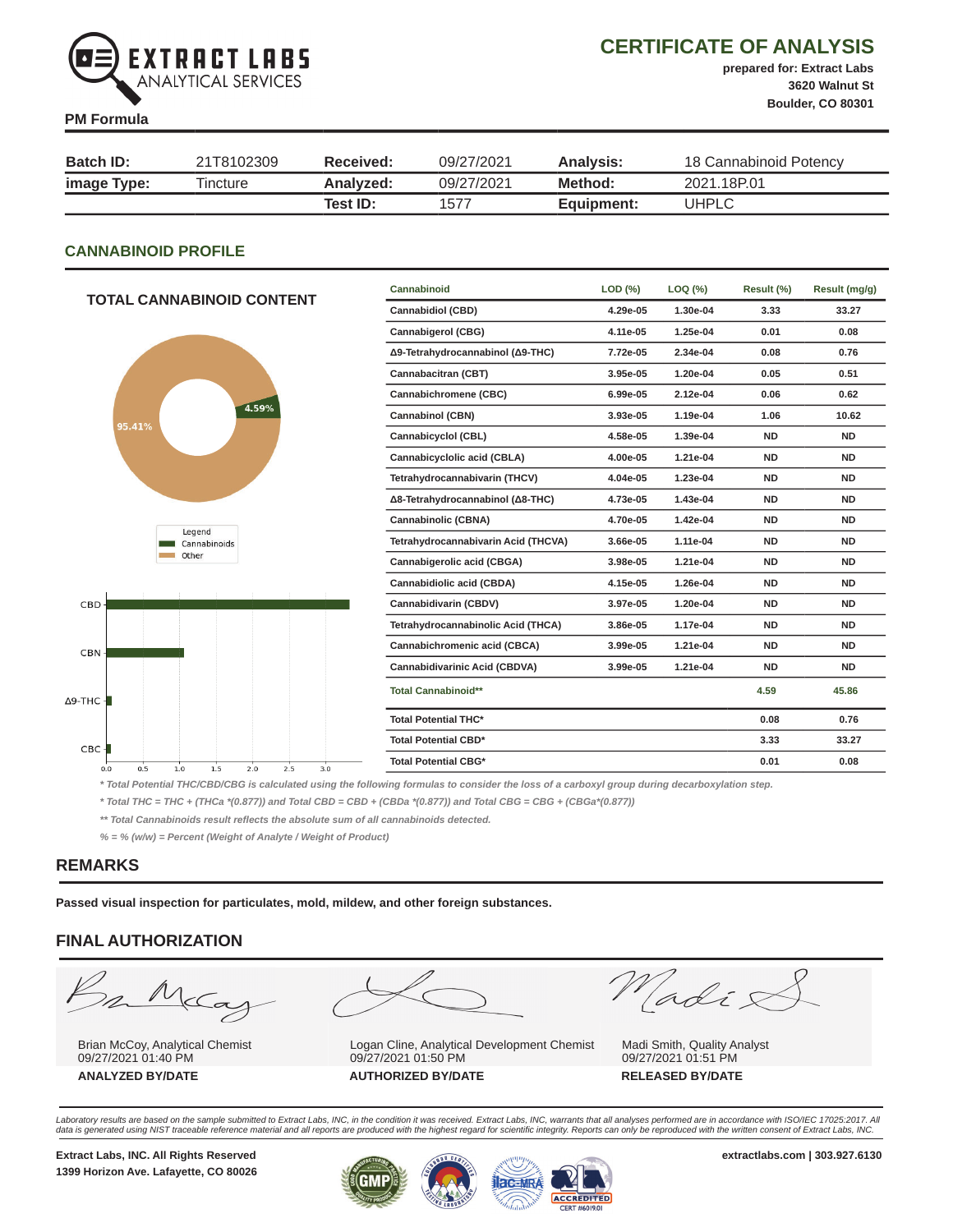

# CERTIFICATE OF ANALYSIS

prepared for: Extract Labs 3620 Walnut St Boulder, CO 80301

#### PM Formula

| <b>Batch ID:</b> | 21T8102309 | <b>Received:</b> | 09/27/2021 | Analysis:  | Residual Solvents |
|------------------|------------|------------------|------------|------------|-------------------|
| image Type:      | Tincture   | Analyzed:        | 09/28/2021 | Method:    | 2021.RS.01        |
|                  |            | Test ID:         | 1589       | Equipment: | <b>GCMS</b>       |

## RESIDUAL SOLVENTS

| <b>SOLVENT</b>           | <b>REPORTABLE RANGE</b> | <b>RESULT (ppm)</b> |
|--------------------------|-------------------------|---------------------|
| Acetone                  | $100 - 1000$            | *ND                 |
| <b>Acetonitrile</b>      | $100 - 1000$            | *ND                 |
| <b>Benzene</b>           | $0.2 - 4$               | *ND                 |
| <b>Butanes</b>           | $100 - 1000$            | *ND                 |
| Ethanol                  | $100 - 1000$            | *ND                 |
| <b>Ethyl Acetate</b>     | $100 - 1000$            | *ND                 |
| Heptane                  | $100 - 1000$            | *ND                 |
| <b>Hexanes</b>           | $6 - 120$               | *ND                 |
| <b>Isopropyl Alcohol</b> | $100 - 1000$            | *ND                 |
| <b>Methanol</b>          | $100 - 1000$            | *ND                 |
| <b>Pentanes</b>          | $100 - 1000$            | *ND                 |
| Propane                  | $100 - 1000$            | *ND                 |
| <b>Toluene</b>           | $18 - 360$              | *ND                 |
| Xylenes                  | 43 - 860                | *ND                 |

\*ND = Below Reportable Range

## REMARKS

Passed visual inspection for particulates, mold, mildew, and other foreign substances.

# FINAL AUTHORIZATION

 $\frac{1}{2}$  $\subset \hspace{-0.5ex}\subset$ a

Brian McCoy, Analytical Chemist 09/28/2021 01:29 PM



Logan Cline, Analytical Development Chemist 09/28/2021 01:32 PM ANALYZED BY/DATE AUTHORIZED BY/DATE RELEASED BY/DATE

Madix

Madi Smith, Quality Analyst 09/28/2021 01:36 PM

Laboratory results are based on the sample submitted to Extract Labs, INC, in the condition it was received. Extract Labs, INC, warrants that all analyses performed are in accordance with ISO/IEC 17025:2017. All<br>data is ge

1399 Horizon Ave. Lafayette, CO 80026

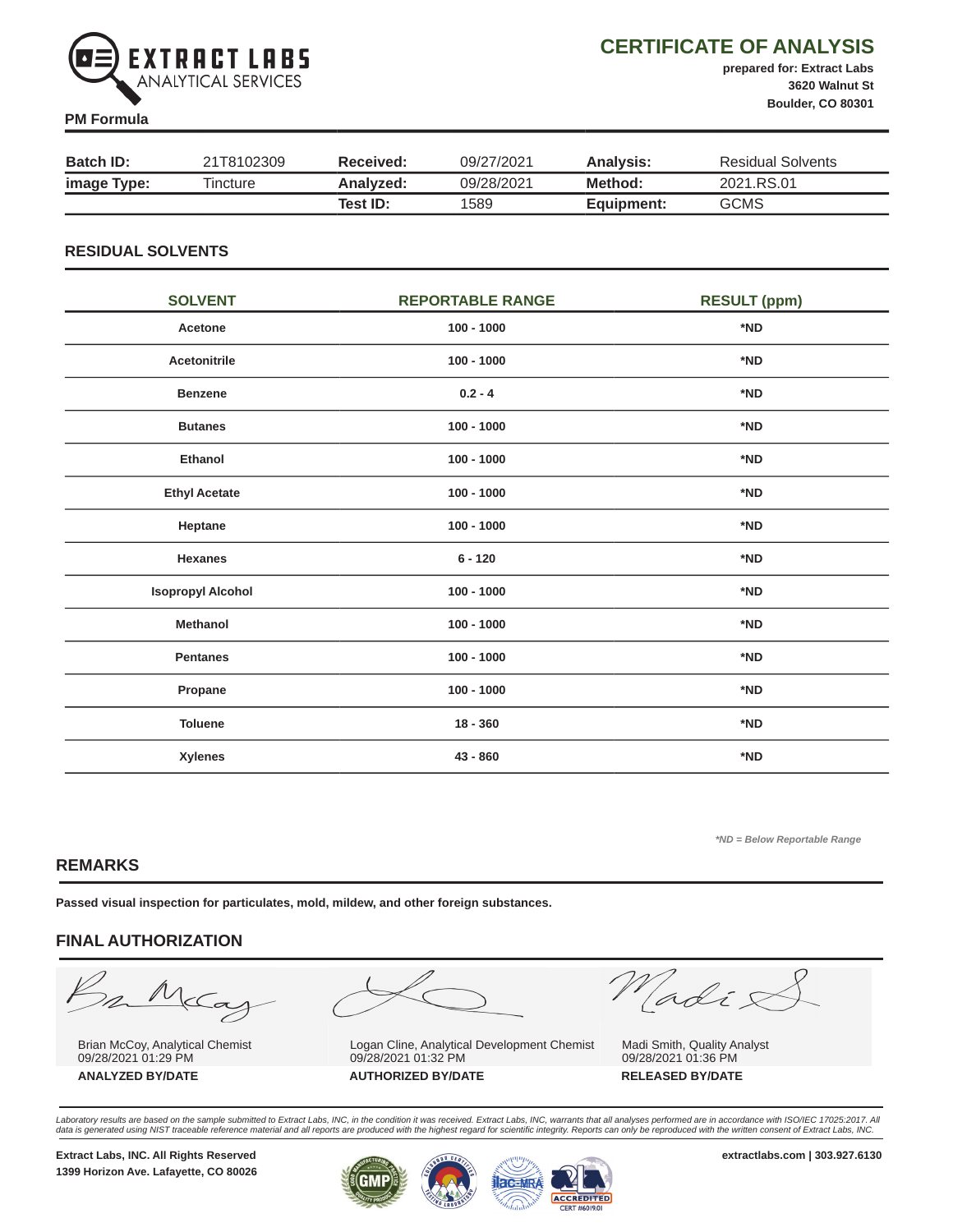| <b>CANNABIS &amp; HEMP</b><br><b>BEYOND COMPLIANCE</b><br>LABORATORY  <br>721 Cortaro Dr.                                                                                                                            |                                                                                              |                                                                                                                                                                                                                                                                                                                                                                                                                                                                                                                                                                                                                                                                                                                                                                                                                                                                                                                                                                                                                                                                                                                                                                                                                                                                                                                                                                                                                                                                                                                                                                                   | PM Formula 900mgCBD:300mgCBN<br><b>Sample Matrix:</b><br>CBD/HEMP<br><b>Derivative Products</b> |  |
|----------------------------------------------------------------------------------------------------------------------------------------------------------------------------------------------------------------------|----------------------------------------------------------------------------------------------|-----------------------------------------------------------------------------------------------------------------------------------------------------------------------------------------------------------------------------------------------------------------------------------------------------------------------------------------------------------------------------------------------------------------------------------------------------------------------------------------------------------------------------------------------------------------------------------------------------------------------------------------------------------------------------------------------------------------------------------------------------------------------------------------------------------------------------------------------------------------------------------------------------------------------------------------------------------------------------------------------------------------------------------------------------------------------------------------------------------------------------------------------------------------------------------------------------------------------------------------------------------------------------------------------------------------------------------------------------------------------------------------------------------------------------------------------------------------------------------------------------------------------------------------------------------------------------------|-------------------------------------------------------------------------------------------------|--|
| Sun City Center, FL 33573<br>www.acslabcannabis.com                                                                                                                                                                  |                                                                                              |                                                                                                                                                                                                                                                                                                                                                                                                                                                                                                                                                                                                                                                                                                                                                                                                                                                                                                                                                                                                                                                                                                                                                                                                                                                                                                                                                                                                                                                                                                                                                                                   | (Ingestion)                                                                                     |  |
| License No. 800025015<br>FL License # CMTL-0003<br><b>CLIA No. 10D1094068</b>                                                                                                                                        |                                                                                              | <b>Certificate of Analysis</b><br><b>Compliance Test</b>                                                                                                                                                                                                                                                                                                                                                                                                                                                                                                                                                                                                                                                                                                                                                                                                                                                                                                                                                                                                                                                                                                                                                                                                                                                                                                                                                                                                                                                                                                                          |                                                                                                 |  |
| <b>Extract Labs</b><br>1399 Horizon Ave.<br>Lafayette, CO 80026                                                                                                                                                      | Batch # 21T8102309<br>Batch Date: 2021-09-24<br><b>Extracted From: Hemp</b>                  | Test Reg State: Oregon                                                                                                                                                                                                                                                                                                                                                                                                                                                                                                                                                                                                                                                                                                                                                                                                                                                                                                                                                                                                                                                                                                                                                                                                                                                                                                                                                                                                                                                                                                                                                            | Production Facility: Extract Labs<br>Production Date: 2021-09-24                                |  |
| Order # EXT210924-020001<br>Order Date: 2021-09-24<br>Sample# AABY916                                                                                                                                                | Sampling Date: 2021-09-28<br>Lab Batch Date: 2021-09-28<br>Completion Date: 2021-10-01       | Initial Gross Weight: 18.812 g                                                                                                                                                                                                                                                                                                                                                                                                                                                                                                                                                                                                                                                                                                                                                                                                                                                                                                                                                                                                                                                                                                                                                                                                                                                                                                                                                                                                                                                                                                                                                    |                                                                                                 |  |
| Sample Name: PM Formula<br>(900mg: 300mg/30nL CBD: CBV)<br>Batch ID/SKU: ZIT 8102309<br>Company Name: Extract LabS<br>INV <sup>B</sup><br><b>Heavy Metals</b><br>Initials: C<br>Date: $9 - 74$<br>製<br>Product Image | Microbiology<br>(qPCR)<br>Passed                                                             |                                                                                                                                                                                                                                                                                                                                                                                                                                                                                                                                                                                                                                                                                                                                                                                                                                                                                                                                                                                                                                                                                                                                                                                                                                                                                                                                                                                                                                                                                                                                                                                   |                                                                                                 |  |
| <b>Potency Panel Not Included</b>                                                                                                                                                                                    |                                                                                              |                                                                                                                                                                                                                                                                                                                                                                                                                                                                                                                                                                                                                                                                                                                                                                                                                                                                                                                                                                                                                                                                                                                                                                                                                                                                                                                                                                                                                                                                                                                                                                                   |                                                                                                 |  |
| Gan<br>Lab Toxicologist<br>Xueli Gao<br>Ph.D., DABT<br>17025<br><b>AHCA</b>                                                                                                                                          | $i$ dina<br>Lab Director/Principal Scientist<br>Aixia Sun<br>D.H.Sc., M.Sc., B.Sc., MT (AAB) | Definitions and Abbreviations used in this report: *Total CBD = CBD + (CBD-A * 0.877), *Total CBDV = CBDV + (CBDVA * 0.87), *Total THC = THCA-A * 0.877 + Delta<br>9 THC, *Total THCV = THCV + (THCVA * 0.87), *CBG Total = (CBGA * 0.877) + CBG, *CBN Total = (CBNA * 0.877) + CBN, *Total CBC = CBC + (CBCA * 0.877),<br>*Other Cannabinoids Total = Total Cannabinoids - All the listed cannabinoids on the summary section, *Total Detected Cannabinoids = Delta8-THC + Total CBN + CBT<br>+ Delta8-THCV + Total CBG + Total CBD + Total THCV + CBL + Total THC + Total CBC + Total CBDV + Delta10-THC + THCO-Acetate, *Analyte Details above show the<br>Dry Weight Concentrations unless specified as 12% moisture concentration. (mg/ml) = Milligrams per Milliliter, LOQ = Limit of Quantitation, LOD = Limit of Detection,<br>Dilution = Dilution Factor (ppb) = Parts per Billion, (%) = Percent, (cfu/g) = Colony Forming Unit per Gram (cfu/g) = Colony Forming Unit per Gram, , LOD = Limit of<br>Detection, (µg/g) = Microgram per Gram (ppm) = Parts per Million, (ppm) = (µg/g), (aw) = aw (area ratio) = Area Ratio, (mg/Kg) = Milligram per Kilogram<br>This report shall not be reproduced, without written approval, from ACS Laboratory. The results of this report relate only to the material or product<br>analyzed. Test results are confidential unless explicitly waived otherwise. Accredited by a third-party accrediting body as a competent testing<br>laboratory pursuant to ISO/IEC 17025 of the International Organization for Standardization. |                                                                                                 |  |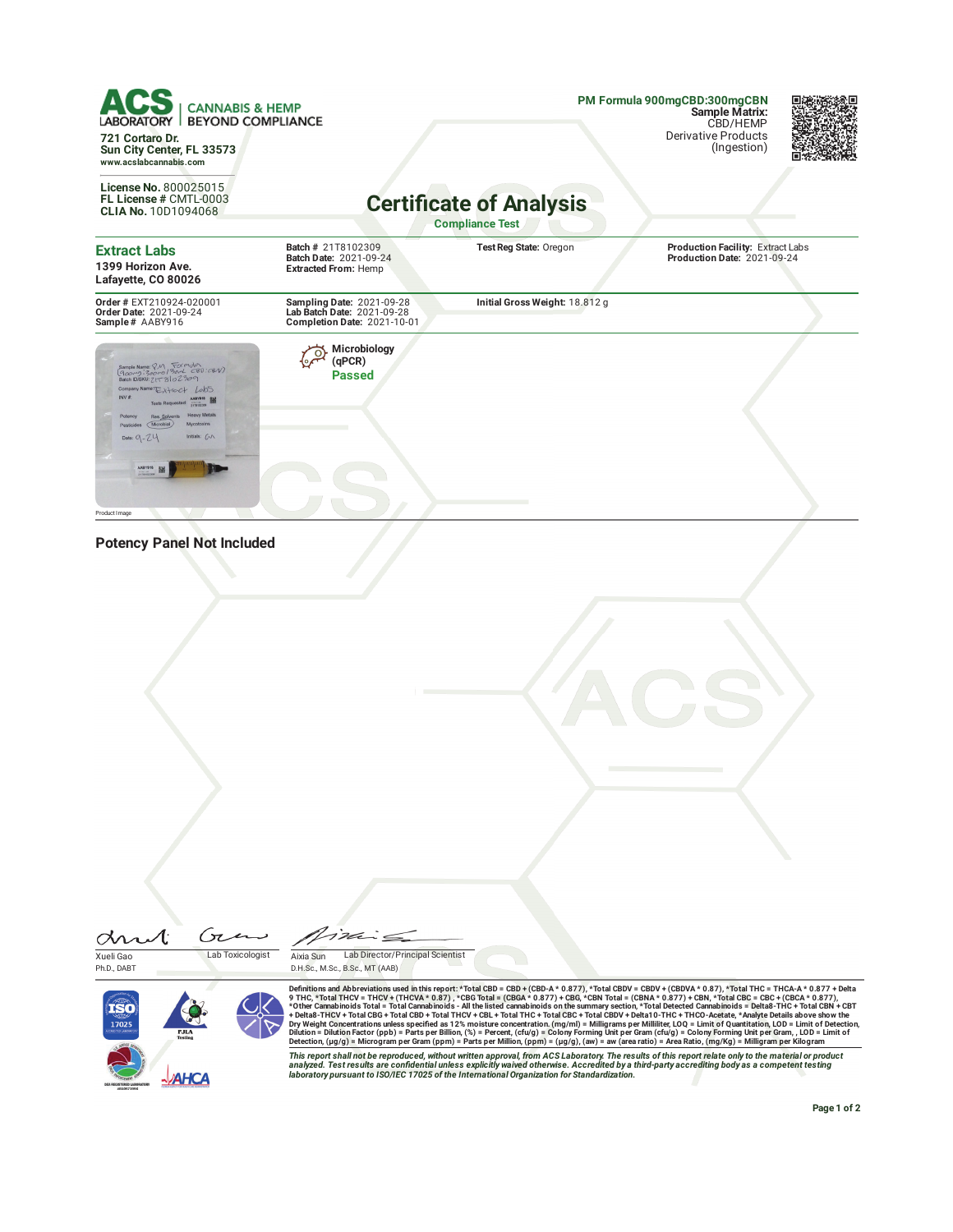| <b>CANNABIS &amp; HEMP</b><br><b>BEYOND COMPLIANCE</b><br>721 Cortaro Dr.                         |                                                                                        |                                                                                                                                                                                                                                                                                                                                                                                                                                                                                                                                                                                                                                                                                                                                                                                                                                                                                                                                                                                                                                                                                                                                                                        | PM Formula 900mgCBD:300mgCBN<br>Sample Matrix:<br>CBD/HEMP<br><b>Derivative Products</b> |                         |  |
|---------------------------------------------------------------------------------------------------|----------------------------------------------------------------------------------------|------------------------------------------------------------------------------------------------------------------------------------------------------------------------------------------------------------------------------------------------------------------------------------------------------------------------------------------------------------------------------------------------------------------------------------------------------------------------------------------------------------------------------------------------------------------------------------------------------------------------------------------------------------------------------------------------------------------------------------------------------------------------------------------------------------------------------------------------------------------------------------------------------------------------------------------------------------------------------------------------------------------------------------------------------------------------------------------------------------------------------------------------------------------------|------------------------------------------------------------------------------------------|-------------------------|--|
| Sun City Center, FL 33573<br>www.acslabcannabis.com                                               |                                                                                        |                                                                                                                                                                                                                                                                                                                                                                                                                                                                                                                                                                                                                                                                                                                                                                                                                                                                                                                                                                                                                                                                                                                                                                        | (Ingestion)                                                                              |                         |  |
| License No. 800025015<br>FL License # CMTL-0003<br><b>CLIA No. 10D1094068</b>                     | <b>Certificate of Analysis</b><br><b>Compliance Test</b>                               |                                                                                                                                                                                                                                                                                                                                                                                                                                                                                                                                                                                                                                                                                                                                                                                                                                                                                                                                                                                                                                                                                                                                                                        |                                                                                          |                         |  |
| <b>Extract Labs</b><br>1399 Horizon Ave.<br>Lafayette, CO 80026                                   | Batch # 21T8102309<br>Batch Date: 2021-09-24<br><b>Extracted From: Hemp</b>            | Test Reg State: Oregon                                                                                                                                                                                                                                                                                                                                                                                                                                                                                                                                                                                                                                                                                                                                                                                                                                                                                                                                                                                                                                                                                                                                                 | Production Facility: Extract Labs<br>Production Date: 2021-09-24                         |                         |  |
| Order # EXT210924-020001<br>Order Date: 2021-09-24<br>Sample# AABY916                             | Sampling Date: 2021-09-28<br>Lab Batch Date: 2021-09-28<br>Completion Date: 2021-10-01 | Initial Gross Weight: 18.812 g                                                                                                                                                                                                                                                                                                                                                                                                                                                                                                                                                                                                                                                                                                                                                                                                                                                                                                                                                                                                                                                                                                                                         |                                                                                          |                         |  |
| <b>Microbiology (qPCR)</b><br>ွ္တ<br>Specimen Weight: 263.800 mg<br><b>Dilution Factor: 1.000</b> |                                                                                        |                                                                                                                                                                                                                                                                                                                                                                                                                                                                                                                                                                                                                                                                                                                                                                                                                                                                                                                                                                                                                                                                                                                                                                        |                                                                                          | <b>Passed</b><br>(qPCR) |  |
| Analyte                                                                                           | Result                                                                                 | Analyte                                                                                                                                                                                                                                                                                                                                                                                                                                                                                                                                                                                                                                                                                                                                                                                                                                                                                                                                                                                                                                                                                                                                                                | Result                                                                                   |                         |  |
| <b>Total Aerobic Count</b><br>Total Enterobacteriaceae                                            | Passed<br>Passed                                                                       | <b>Total Coliform</b><br><b>Total Yeast/Mold</b>                                                                                                                                                                                                                                                                                                                                                                                                                                                                                                                                                                                                                                                                                                                                                                                                                                                                                                                                                                                                                                                                                                                       | Passed<br>Passed                                                                         |                         |  |
|                                                                                                   |                                                                                        |                                                                                                                                                                                                                                                                                                                                                                                                                                                                                                                                                                                                                                                                                                                                                                                                                                                                                                                                                                                                                                                                                                                                                                        |                                                                                          |                         |  |
|                                                                                                   |                                                                                        |                                                                                                                                                                                                                                                                                                                                                                                                                                                                                                                                                                                                                                                                                                                                                                                                                                                                                                                                                                                                                                                                                                                                                                        |                                                                                          |                         |  |
| Gτ<br>Lab Toxicologist<br>Xueli Gao                                                               | 1 2de<br>Lab Director/Principal Scientist<br>Aixia Sun                                 |                                                                                                                                                                                                                                                                                                                                                                                                                                                                                                                                                                                                                                                                                                                                                                                                                                                                                                                                                                                                                                                                                                                                                                        |                                                                                          |                         |  |
| Ph.D., DABT<br>17025                                                                              | D.H.Sc., M.Sc., B.Sc., MT (AAB)                                                        | Definitions and Abbreviations used in this report: *Total CBD = CBD + (CBD-A * 0.877), *Total CBDV = CBDV + (CBDVA * 0.87), *Total THC = THCA-A * 0.877 + Delta<br>9 THC, *Total THCV = THCV + (THCVA * 0.87), *CBG Total = (CBGA * 0.877) + CBG, *CBN Total = (CBNA * 0.877) + CBN, *Total CBC = CBC + (CBCA * 0.877),<br>*Other Cannabinoids Total = Total Cannabinoids - All the listed cannabinoids on the summary section, *Total Detected Cannabinoids = Delta8-THC + Total CBN + CBT<br>+ Delta8-THCV + Total CBG + Total CBD + Total THCV + CBL + Total THC + Total CBC + Total CBDV + Delta10-THC + THCO-Acetate, *Analyte Details above show the<br>Dry Weight Concentrations unless specified as 12% moisture concentration. (mg/ml) = Milligrams per Milliliter, LOQ = Limit of Quantitation, LOD = Limit of Detection,<br>Dilution = Dilution Factor (ppb) = Parts per Billion, (%) = Percent, (cfu/g) = Colony Forming Unit per Gram (cfu/g) = Colony Forming Unit per Gram, , LOD = Limit of<br>Detection, (µg/g) = Microgram per Gram (ppm) = Parts per Million, (ppm) = (µg/g), (aw) = aw (area ratio) = Area Ratio, (mg/Kg) = Milligram per Kilogram |                                                                                          |                         |  |
| <b>AHCA</b>                                                                                       |                                                                                        | This report shall not be reproduced, without written approval, from ACS Laboratory. The results of this report relate only to the material or product<br>analyzed. Test results are confidential unless explicitly waived otherwise. Accredited by a third-party accrediting body as a competent testing<br>laboratory pursuant to ISO/IEC 17025 of the International Organization for Standardization.                                                                                                                                                                                                                                                                                                                                                                                                                                                                                                                                                                                                                                                                                                                                                                |                                                                                          | Page 2 of 2             |  |